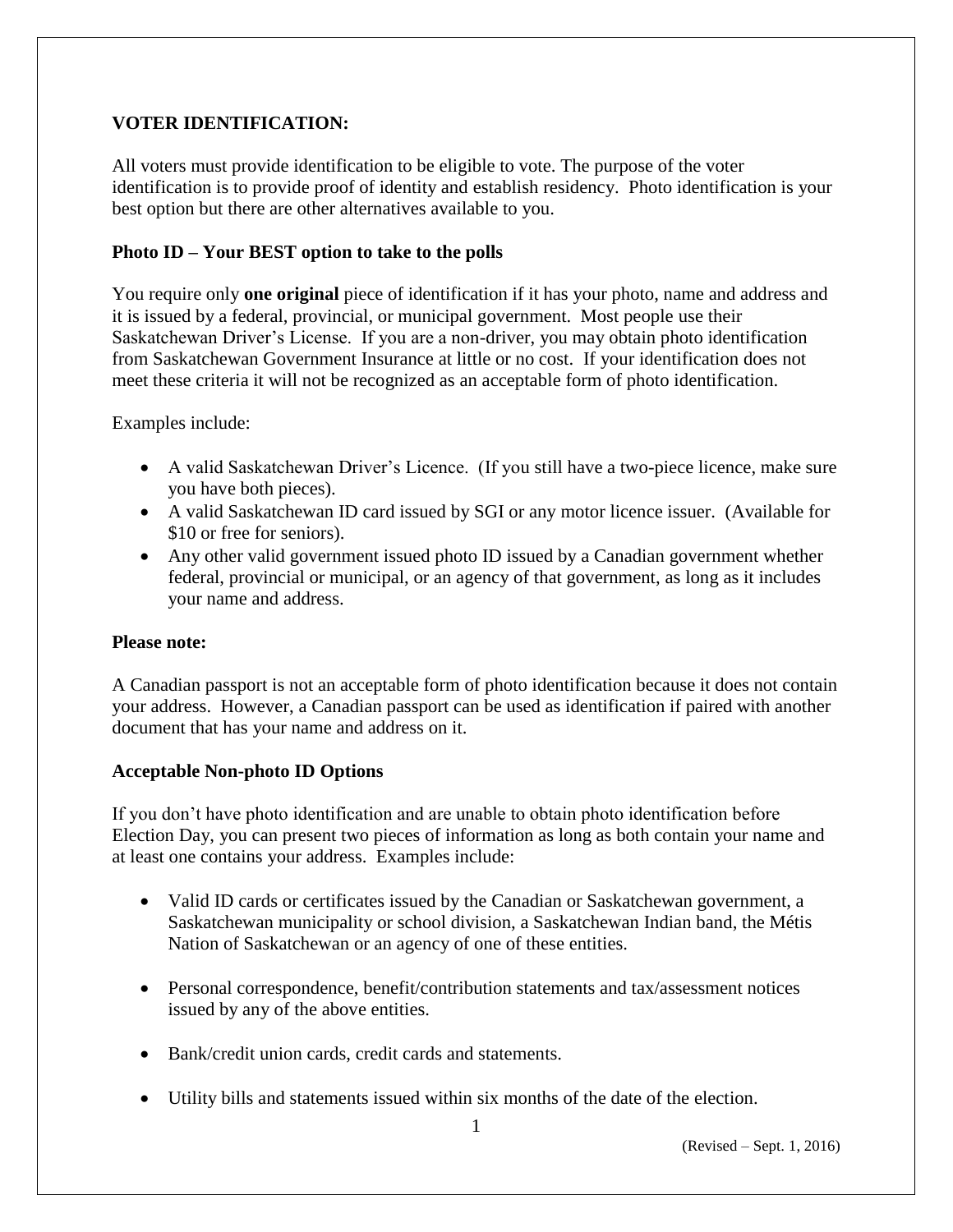Personalized attestation of residence, letter of stay or admission form issued by a seniors or student residence, long term care or shelter facility.

### **Vouching**

A person without acceptable ID but who is accompanied by another voter who has acceptable ID and is entitled to vote in the same municipality can be vouched for by that individual using the form available at the polling station from an election official.

#### **Please Note:**

 As set out in subsection 17(2) of the *Local Government Election Regulations*, no voter shall vouch for more than one person in an election unless the persons to be vouched for are living at the same address as the voucher and are related to the voucher in one of the following ways:

| spouse          | father        | mother         |
|-----------------|---------------|----------------|
| grandfather     | grandmother   | stepfather     |
| stepmother      | father-in-law | mother-in-law  |
| brother         | sister        | brother-in-law |
| sister-in-law   | son           | daughter       |
| stepson         | stepdaughter  | son-in-law     |
| daughter-in-law | grandson      | granddaughter  |

- A person who has been vouched for cannot vouch for another voter.
- Election officials, candidates and candidate's agents are prohibited from vouching.

#### **Things to Know**

Before you head to the polls ensure your identification is acceptable. Identification that would not be acceptable as proof of identity includes:

- ID that is expired.
- ID that is not original (copied or otherwise reproduced).
- A general (not personal) attestation of residence, class or membership lists and other documents showing multiple names.

Information that is issued monthly (utility bills, bank statements) must be dated within six months preceding election day to be acceptable and information issued annually (property tax bill) must be dated within the same year the election is being held.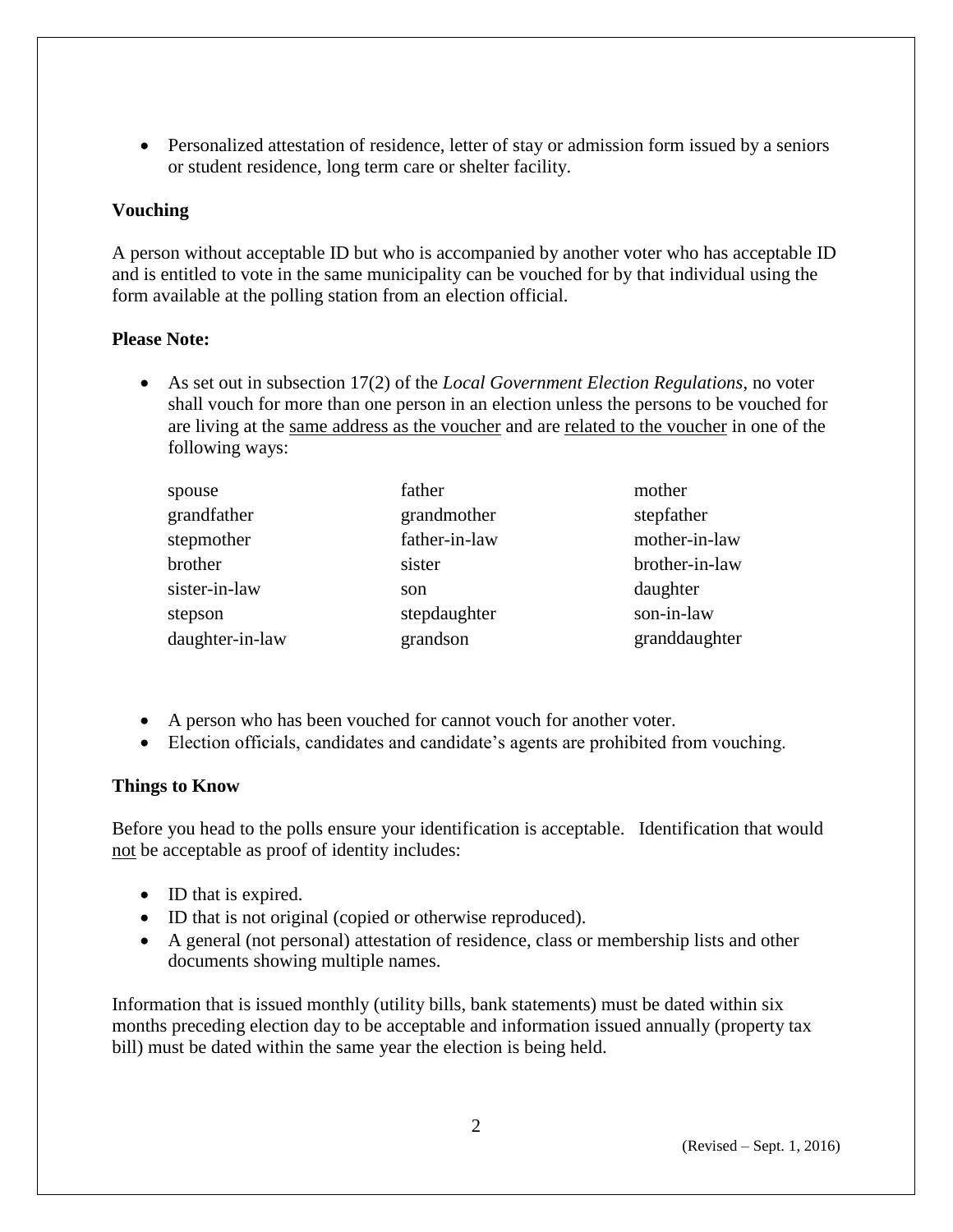# **Getting ID**

Election Day is **Wednesday, October 26, 2016**. Take the time to ensure that you have acceptable ID. Below is a list of resources to help you acquire the proper identification:

- Obtain a Driver's Licence or Non-Driver's Photo ID from SGI.
- Find a driver's licence and photo ID issuer.
- If you reside at a long term care facility, senior or student residence or currently utilize a shelter facility or soup kitchen, you can have the responsible authority of the facility provide you with a Certification of Identity and Residence Form.

## **Complete List of Acceptable Identification:**

Remember that in the absence of valid, photo ID (see above) voters must have two pieces of identification, both of which have the voter's name, and at least one of which also has his or her address.

### **Information Showing Name**

The following *original* documents containing the name of the bearer (no copies):

- Birth Certificate
- Canadian Blood Services Donor Card
- Canadian Passport
- Certificate of Canadian Citizenship (Citizenship Card or Citizen Certificate) issued by the Government of Canada
- Certificate of Indian Status (Status Card) or Secure Certificate of Indian Status issued by the Government of Canada
- Canadian National Institute for the Blind (CNIB) client card bearing the person's photograph and signature or a card bearing the person's photograph and signature issued by any registered charitable organization that provides services to persons with disabilities.
- Credit Card issued by a bank or credit union.
- Debit Card issued by a bank or credit union.
- Identification issued by the Canada Border Services Agency
- Identification issued by Canadian Air Transport Security Agency (CATSA)
- Identity Card issued by the Canadian Forces
- Employee card issued by the Government of Canada, the Government of Saskatchewan, a Saskatchewan municipality, a school division or an Indian Band in Saskatchewan, or an agency of one of these entities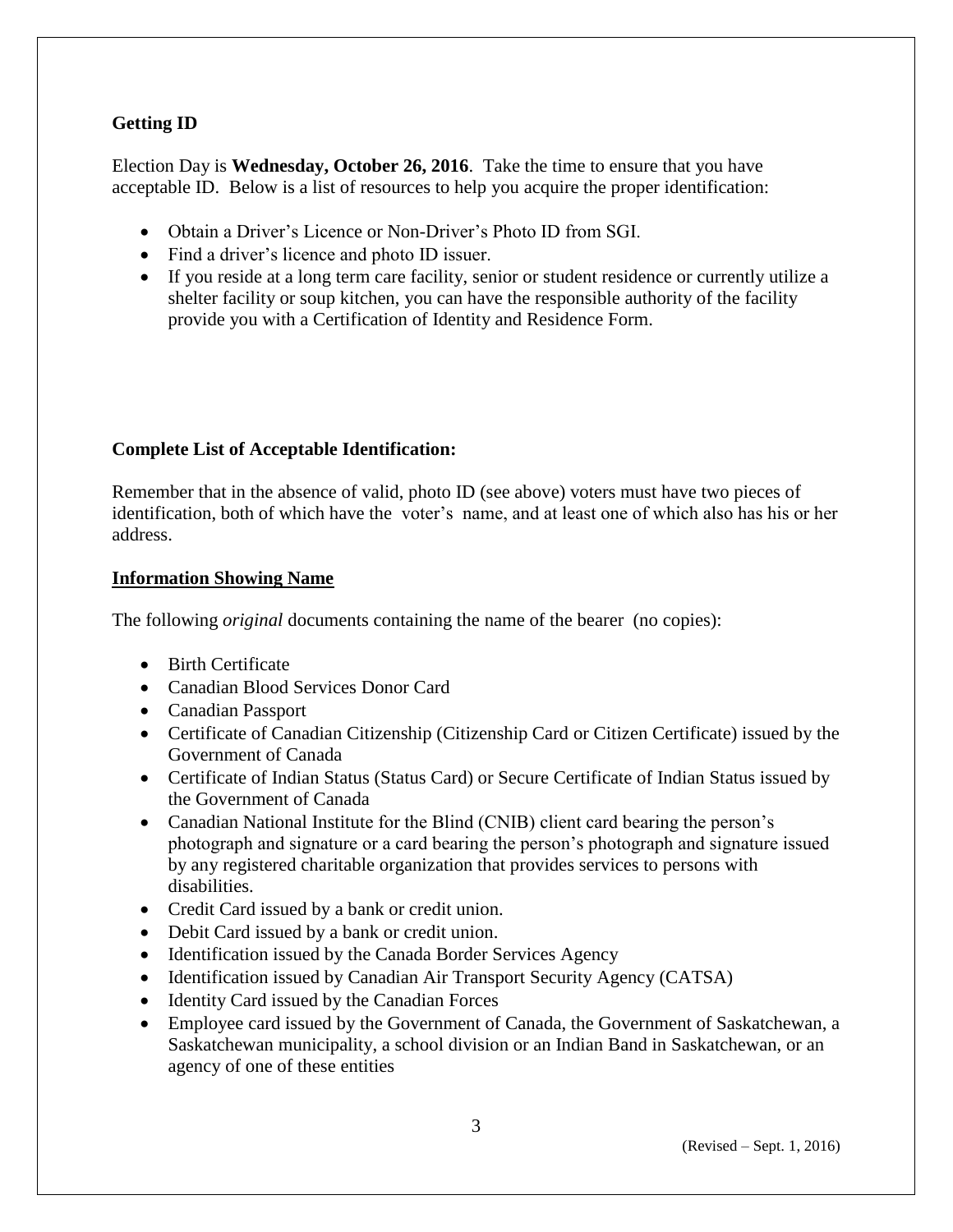- Firearm Possession and Acquisition Licence or Possession Only Licence issued pursuant to *The Firearms Act* (Canada)
- Hunting, Angling and Trapping Licence issued pursuant to *The Fisheries (Saskatchewan) Act,* 1994 or *The Wildlife Act*, 1998
- Hospital bracelet / Hospital card
- Métis Nation Status Card issued by the Métis Nation Saskatchewan
- Old Age Security (OAS) Card issued pursuant to *The Old Age Security Act (Canada)*
- Pleasure Craft Operator Card issued pursuant to *The Canada Shipping Act*
- Parolee identification card or other identification card issued by an institution under the authority of the Commissioner of the Correctional Service of Canada
- Radio Operator Card or Certificate issued by Industry Canada
- Saskatchewan Driver's Licence issued pursuant to *The Traffic Safety Act*
- Saskatchewan Health Services Card issued pursuant to *The Health Administration Act*
- Social Insurance Number Card issued by the Government of Canada
- Student Identification Card issued by a post-secondary institution regulated by a Saskatchewan Act
- Union Identification Card
- Veterans Affairs Canada Health Identification Card
- Wildlife Habitat Certificate
- Professional or trade certification or licence
- Any other piece of identification issued by the Government of Canada, the Government of Saskatchewan, a Saskatchewan municipality, a school division or an Indian Band in Saskatchewan, the Metis Nation – Saskatchewan or an agency of one of these entities bearing the person's name

#### **Information Showing Name and Address**

The following valid and original documents containing the name and address of the bearer:

- Any document bearing the person's name and address and issued by the Government of Canada, the Government of Saskatchewan, a Saskatchewan municipality, a school division or Indian band in Saskatchewan, the Métis Nation – Saskatchewan or an agency of one of these entities
- A Certification of Identity and Residence that is substantially in the form of Form A of Appendix A of *The Local Government Election Regulations*, issued by the responsible authority of a shelter, soup kitchen, student residence, senior residence, or long-term care facility
- One of the following documents, issued by the responsible authority of a shelter, soup kitchen, student residence, senior residence, or long-term care facility:
	- Letter of Stay
	- Admission Form